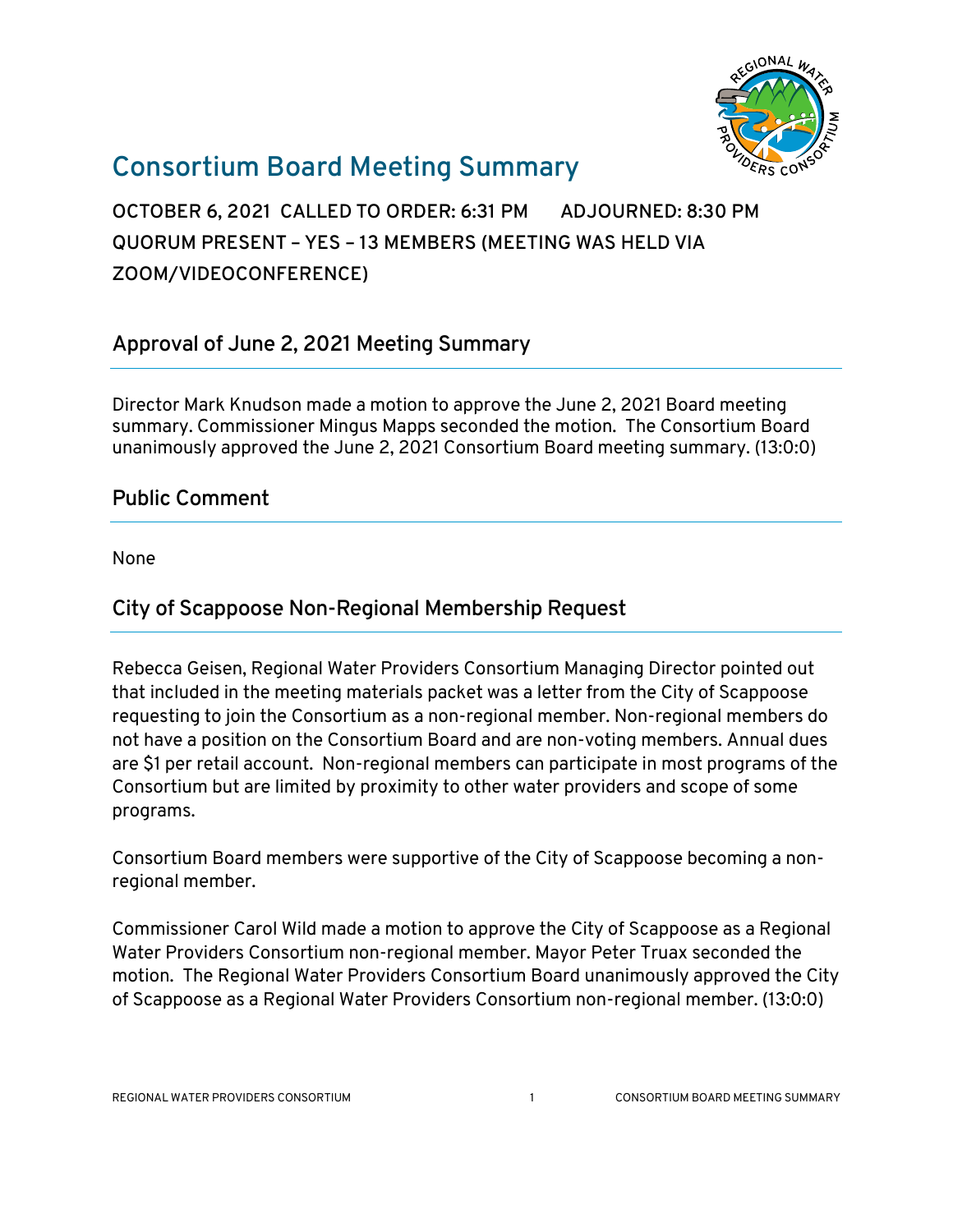## **Director Report**

Ms. Geisen pointed out that a detailed tri-annual activity report was included in the meeting materials packet and encouraged Board members to look over the report for information on activities conducted since the last Board meeting in June.

Provision of Emergency Drinking Water Framework Plan: Ms. Geisen reminded Consortium Board members that in partnership with the Regional Disaster Preparedness Organization (RDPO), the Consortium is working on a [Provision of Emergency Drinking](https://static1.squarespace.com/static/5b4ce7dd1aef1d3d04b17323/t/608989187beef544324fd5ff/1619626266032/Provision+of+Emergency+Drinking+Water+Framework+Project.pdf)  [Water Framework Plan.](https://static1.squarespace.com/static/5b4ce7dd1aef1d3d04b17323/t/608989187beef544324fd5ff/1619626266032/Provision+of+Emergency+Drinking+Water+Framework+Project.pdf) UASI grant funds were awarded for the development of the Plan that will explore how the region can provide drinking water in the event of an emergency. The Plan will also provide policy recommendations and tools for individual water providers planning for resiliency and emergency water supplies.

Ms. Geisen reported that the project is moving along well. Two workshops have been held. The first in June, focused on agency roles and responsibilities during an emergency. Participants discussed respective roles for medium and large-scale events, communication and coordination opportunities and needs, and roles in emergency water distribution. The second workshop was held October 4 and focused on emergency water resources. Over the summer, a comprehensive survey was done of water providers on their resiliency efforts both infrastructure and planning. The results of the survey were shared at the October workshop.

Next steps include developing regional policies and recommendations. A regional tabletop exercise is scheduled for February 2022 (now March 31) to vet the regional policies before the final framework plan is developed.

Ms. Geisen noted that once the project is completed, a more detailed presentation will be brought to the Consortium Board.

## **Program Report**

Bonny Cushman, Consortium Program Coordinator reminded Board members that the Consortium runs a water conservation focused outreach campaign from May – August that then shifts focus in September to emergency preparedness. Ads both in English and Spanish were run on television, radio and on-line digital platforms. Messaging was also done via on-air interviews, the Consortium website, social media – Facebook, Instagram, and Twitter, newsletters, and promotions. Ms. Cushman advised that new this year QR codes were included in the ads which enabled people to hold their smart devices up to the television screen and then be directed to the Consortium website.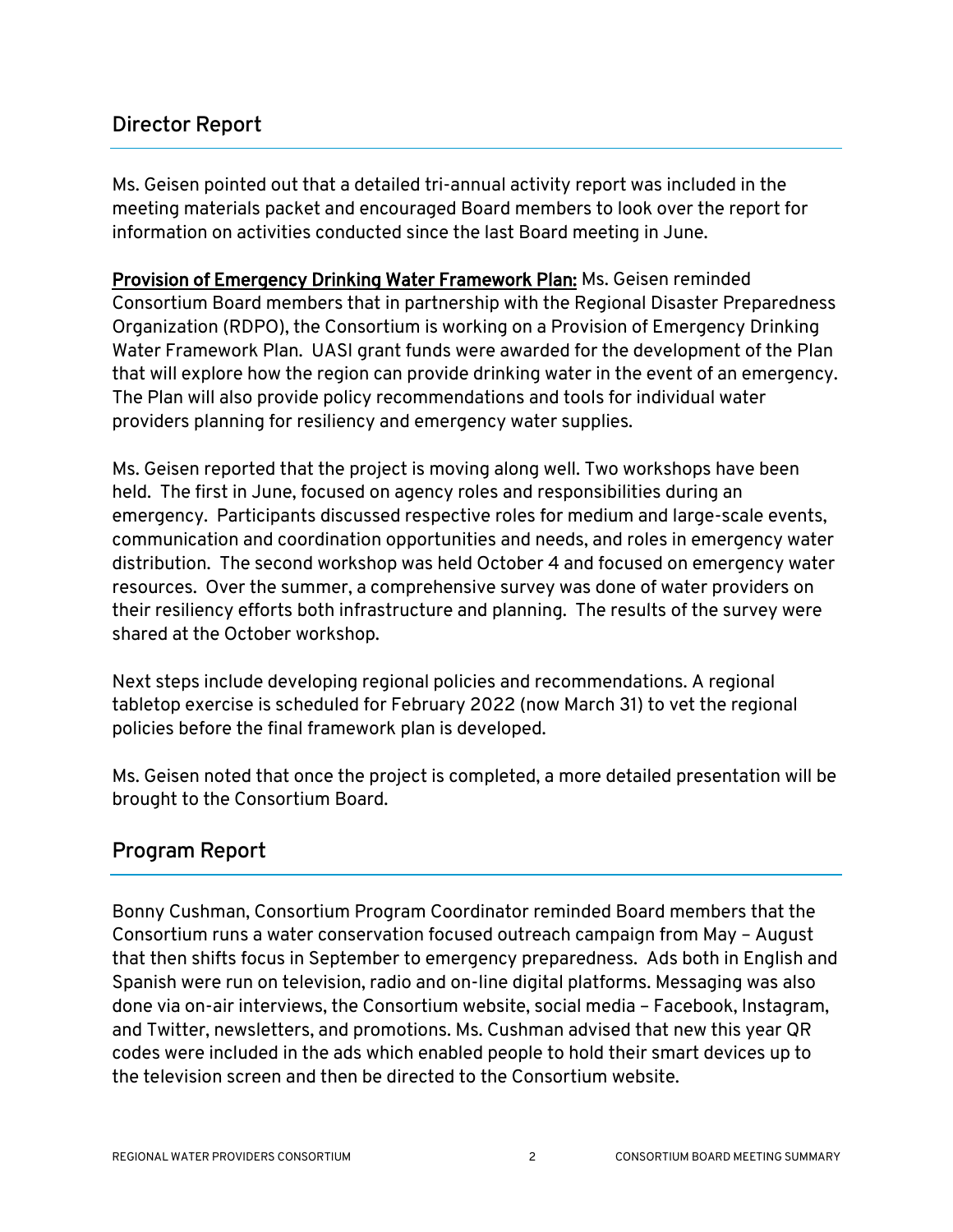Toolkits and promotions were also used to reach community members. The toolkits provided Consortium members with written content for social media, newsletters and websites along with images that could be used for their own entity's outreach. This helped to build a cohesiveness to the Consortium's regional messaging efforts.

Ms. Cushman noted that the Consortium continued to partner with KUNP to do newsletters in Spanish. These newsletters continue to be a great way to reach Hispanic/Latinex community members. The first newsletter was done in September and focused on emergency preparedness. The next newsletter is scheduled to go out in November and will focus on critical infrastructure and regional water supplies. The final newsletter is planned for March 2022 and will focus on Fix a Leak Week and leak detection. Each issue goes out to approximately 25,000 subscribers.

Ms. Cushman commented that having Consortium members staff act as spokespeople and subject matter experts is crucial to the success of the media interviews and outreach as well as helping to find locations for filming.

Consortium's partnerships with the television stations are particularly unique. Because of these longstanding partnerships, the Consortium is able to utilize station spokespeople to add credibility to the messaging, great connection to the news department, and the ability to gain exposure through snipe/news ticklers. The Consortium has also cultivated a great relationship with its radio partners who help ensure the ads run in the correct time slots and help to secure on-air interviews on various radio programs. All of the Consortium's ads and interviews can be found on the newsroom page on regionalh2o.org.

Ms. Cushman concluded that not long ago the Consortium only messaged in English and almost exclusively about water conservation. Now, the Consortium also messages in Spanish and has added a variety of online platforms so that they can message to people where they are at about a greater number of water-focused topics. The Consortium has been able to diversify its messaging via social media and on the regionalh2o.org website and to some extent on television and radio. Ms. Cushman commented that a lot of work has gone into embedding equity in Consortium outreach by diversifying messaging topics and strategies; using best practices on the Consortium website and in social media; increasing content in Spanish; working with partners to develop messaging strategies; doing a lot more language and accessibility work; and using the State's Certification Office for Business Inclusion and Diversity (COBID) website to find contractors.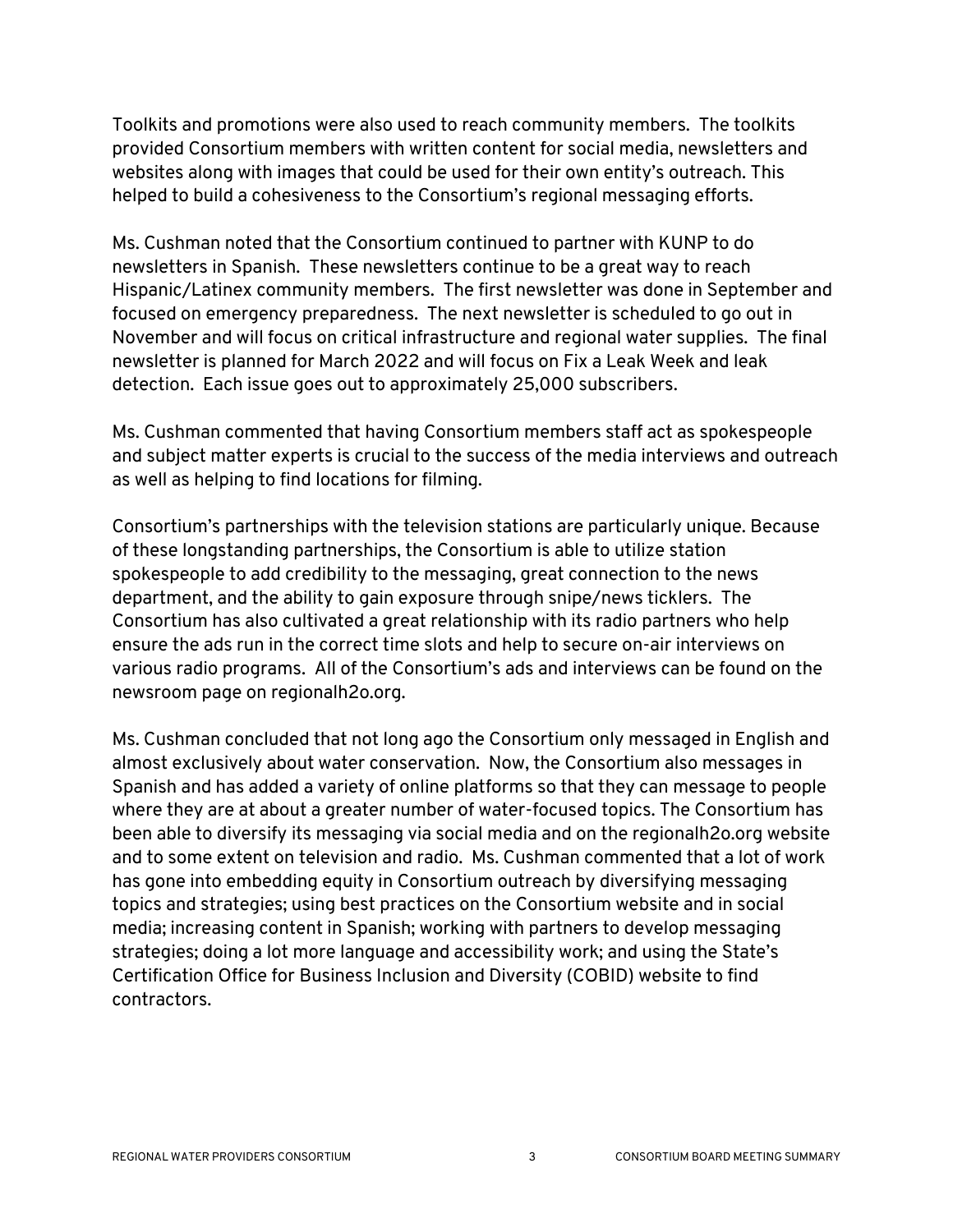Ms. Geisen explained that there are provisions in the Consortium 5-Year Strategic Plan to review it to make sure it is still current, relevant, and moving in the right direction. She noted that given the past 18 months of challenges, change and uncertainty, now seemed the opportune time to do a check-in as the Strategic Plan provides the framework for work plan and budget development. In addition, one of the Strategic Plan's "General Implementation Strategies" is to conduct strategic initiative milestone review and assess progress on each of the three focus areas and annually review Strengths, Weaknesses, Opportunities and Threats to determine if new strategies are needed.

Ms. Geisen advised that the Board will be asked to engage in small group breakout sessions to review and discuss the initiatives in the Consortium Five-Year Strategic Plan. Ms. Geisen introduced Chris Wallace Caldwell from Catalysis LLC who was the consultant that worked with the Consortium to develop the Strategic Plan in 2018 and will be facilitating the discussion.

Ms. Caldwell gave an overview of how the breakout sessions will be conducted. Board members will be asked to think about and discuss what are some of the areas that the Consortium might be at risk at not being successful; obstacles that can be removed and shifts that can be made to achieve success. Board members were assigned to one of three breakout rooms. Each breakout room focused on one of the three key strategic initiatives – Meeting Water Needs, Emergency Preparedness and Resiliency, and Strengthening Regional Partnerships.

Ms. Geisen gave a brief overview of the Strategic Plan including the mission and values; purpose; major focus areas; strategic initiatives; and how water provider work has been impacted by the events of the past 18 months.

Board members participated in small breakout sessions. They were asked to discuss the focus area and strategic initiatives of their assigned group and consider where they might be able to provide support or guidance, and what role the Board can plan in ensuring success.

Board members were asked to answer the following questions: what the Consortium is at risk of not doing well; what obstacles can be removed, or changes made for the strategy to be successful; and whose voices or inputs might be missing in the focus area. Following the breakout session each group provided a brief report out of their session discussion. Breakout notes are attached to this meeting summary.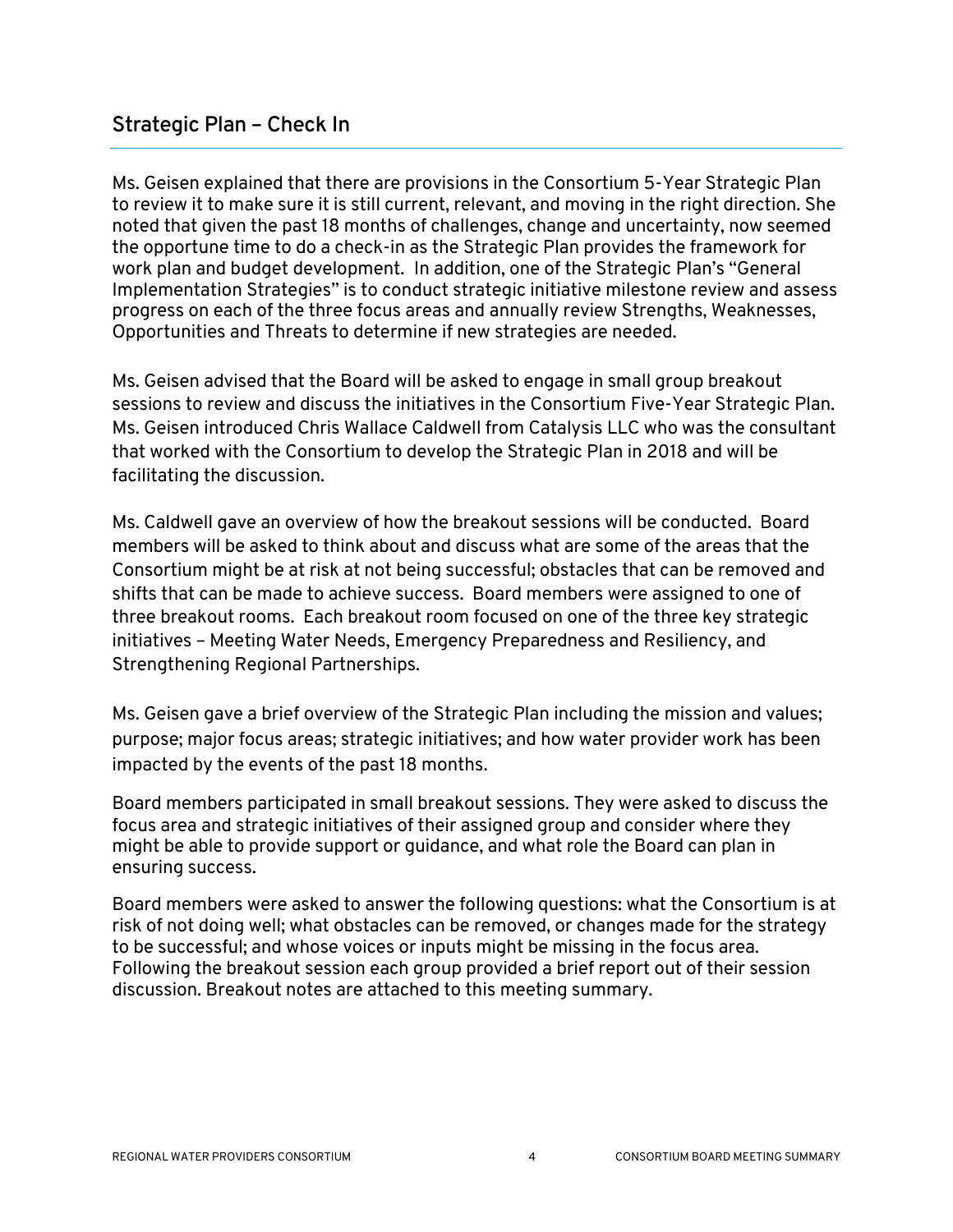## **FY 2022-23 Budget and Work Plan Concepts Discussion**

Ms. Geisen reported that it is the start of the budget planning season and time to begin the conversation about next year's work plan and budget. Ms. Geisen reported that Consortium Staff discussed budget and workplan concepts with the Consortium Technical Committee (CTC) and Executive Committee (EC) at their meetings in September and have made recommendations for Board consideration and approval at their meeting in February 2022.

Ms. Geisen gave a brief summary of the carryover from FY 2020-21. The Consortium expended approximately 87% of the FY 2020-21 budget (\$997,612) leaving \$134,000 to be carried over to the FY 2022-23 budget and work plan. Ms. Geisen advised that the large carryover was mostly pandemic related and resulted from under expended personnel – mandatory furloughs, reduced hours due to Covid and overhead costs not applied; unspent contingency; no large emergency preparedness exercise; no school assembly programs; reduced printing and device purchases; and no travel and training.

Ms. Geisen explained that the workplan concepts reflect a focus on equity and preparedness and the potential work tasks/concepts have been organized by Strategic Plan initiatives. Ms. Geisen shared the new work tasks/priorities identified by Consortium staff and supported by the CTC and EC. They include:

Meeting Water Needs:

- \$10,000 Additional funds for digital campaign
- \$2,000 Additional funds for translation services

Emergency Preparedness and Resiliency

- Staff time scope out interconnections and regional transmission and storage strategy update
- \$2,000 Russian Radio Campaign

Regional Partnerships

- TBD Workforce Development outreach focused
- \$15,000 Drinking Water Advisory Tool Accessibility review and increased language access

Ms. Geisen noted that at this time it is unknown how much staffing costs may increase. Staffing cost are typically available from the City of Portland in mid-December. Ms. Geisen noted that Consortium Staff is looking for feedback on the proposed new work tasks, any potential work tasks or initiatives that might have come out of the Strategic Plan sessions from tonight's meeting Board members would like to also have considered, work task priorities, and fiscal parameters to be cognizant of, i.e., dues percentage increase.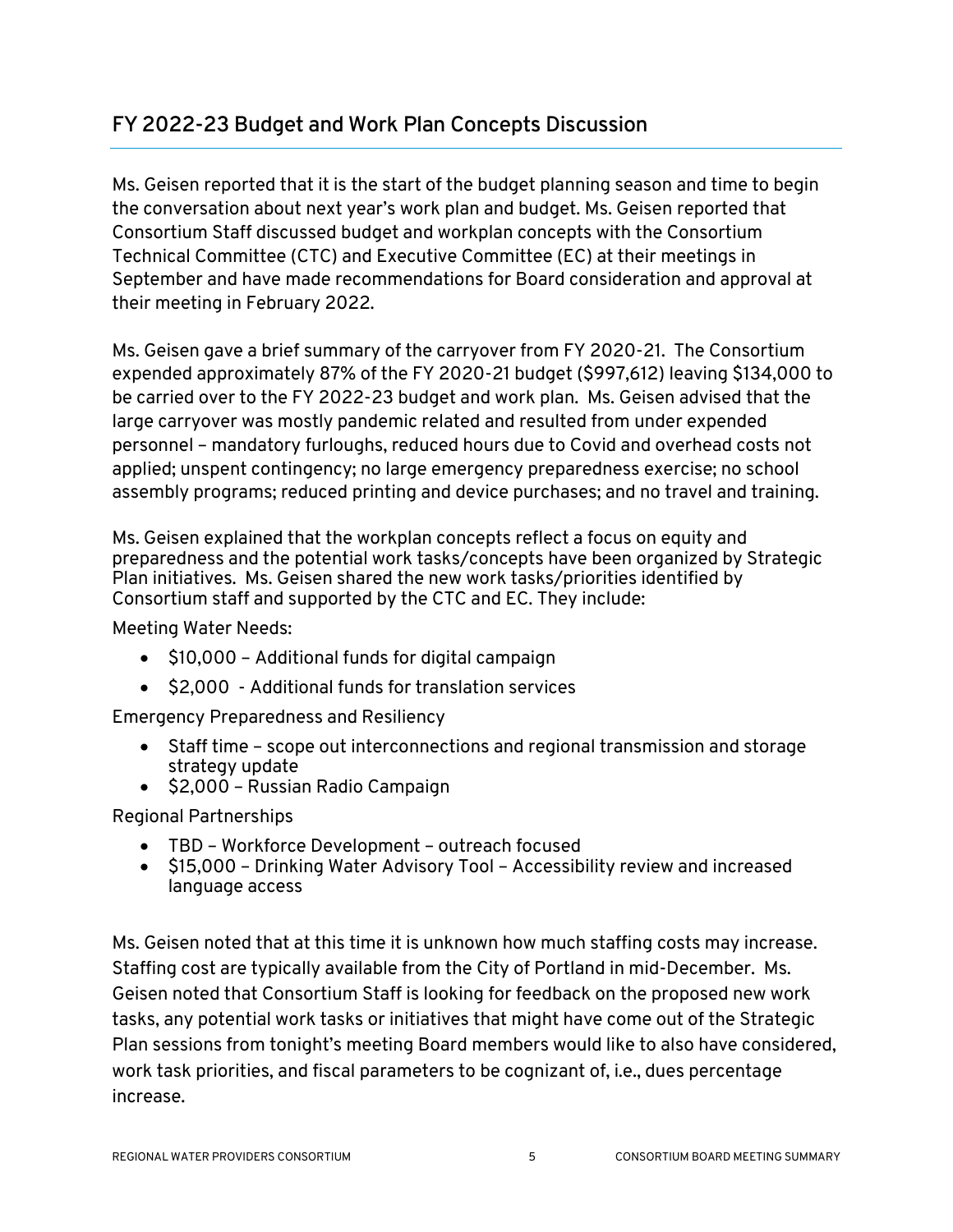Board members discussed the FY 2022-23 budget and workplan concepts and supported the direction and initiatives proposed by staff, CTC and EC. Ms. Geisen advised that for planning purposes, 7% was applied to increased staffing costs. Utilizing those staffing numbers and the cost of the proposed new program initiatives, it would result in an approximate 6% dues increase over last year. There was general consensus from the Board to aim for a 5% overall dues increase for the FY 2022-23 budget and workplan. Ms. Geisen advised that Consortium staff would work with the CTC and EC over the next few months to continue to develop the FY 2022-23 Consortium budget and work plan to bring to the Board in February for their consideration.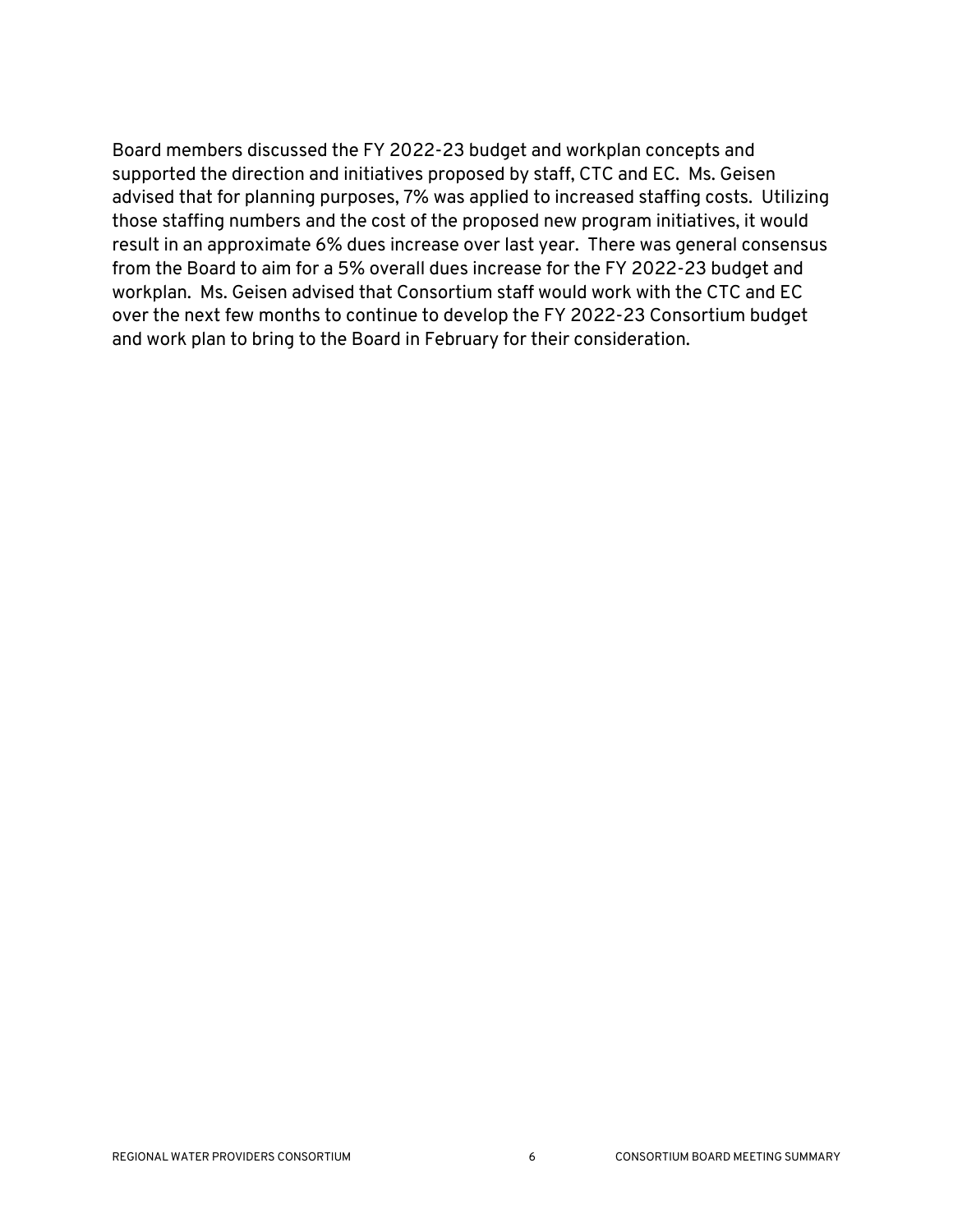## **Meeting Attendees:**

| 23 Total Members<br>Quorum = 12                                                             |                                                                                                                      |                                                                              |
|---------------------------------------------------------------------------------------------|----------------------------------------------------------------------------------------------------------------------|------------------------------------------------------------------------------|
| David Winship - City of Beaverton                                                           | <b>Commissioner Naomi Angier and</b><br>Todd Heidgerken- Clackamas River<br>Water                                    | Mayor Peter Truax and Greg<br>Robertson - City of Forest Grove               |
| <b>Councilor Mario Palmero and</b><br>Councilor Dina DiNucci - City of<br>Gresham           | <b>Commissioner Debbie Raber and</b><br>Niki Iverson - City of Hillsboro                                             | Councilor Lisa Batey - City of<br>Milwaukie                                  |
| Director Mark Knudson and Sarah Jo<br><b>Chaplen - Oak Lodge Water Services</b>             | <b>Commissioner Mingus Mapps,</b><br>Michelle Rodriguez, Gabriel Solmer<br>and Edward Campbell - City of<br>Portland | Kari Duncan - Rockwood Water PUD                                             |
| <b>Councilor Sean Garland and Craig</b><br>Sheldon - City of Sherwood                       | Mayor Jules Walters - South Fork<br><b>Water Board</b>                                                               | Commissioner Kevin Bailey -<br><b>Sunrise Water Authority</b>                |
| <b>Councilor Bridget Brooks, Nic</b><br>Westendorf and Heidi Springer - City<br>of Tualatin | Commissioner Jim Duggan and<br>Carrie Pak - Tualatin Valley Water<br><b>District</b>                                 | <b>Commissioner Carol Wild and Mike</b><br>Grimm - West Slope Water District |
| Martin Montalvo - City of Wilsonville                                                       | Darryl Sykes - City of Scappoose                                                                                     | <b>Chris Wallace Caldwell - Catalysis</b><br><b>LLC</b>                      |
| Rebecca Geisen, Bonny Cushman,<br>Riley Berger, and Patty Burk -<br><b>Consortium Staff</b> |                                                                                                                      |                                                                              |

Consortium members agencies not represented by elected officials at this meeting included the City of Beaverton, City of Cornelius, City of Gladstone, City of Lake Oswego, Raleigh Water District, Rockwood Water PUD, City of Sandy, City of Tigard, City of Troutdale, and the City of Wilsonville.

## Next Meeting: Wednesday, February 2, 2022 via Zoom/videoconference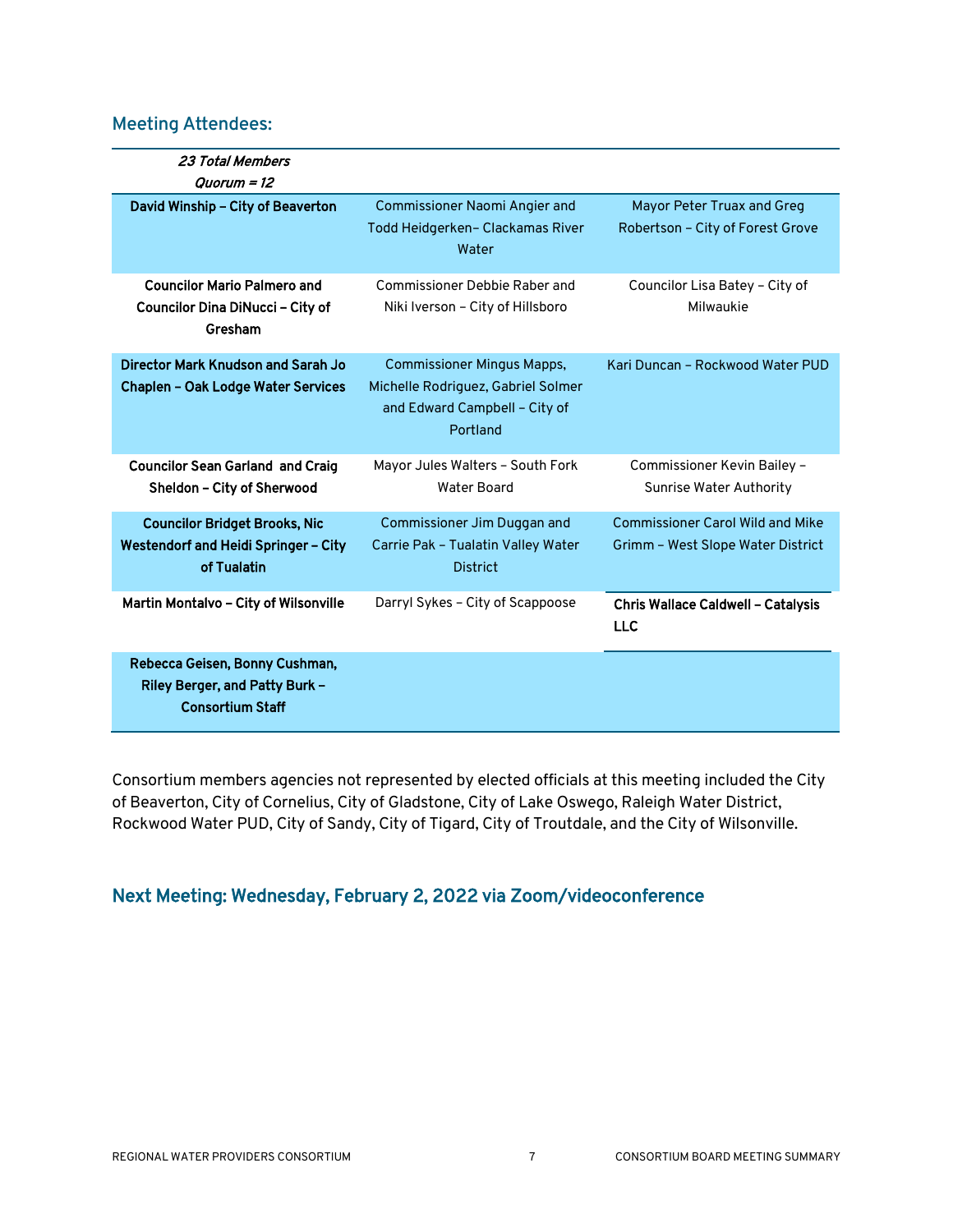### MEETING WATER NEEDS BREAKOUT SESSION OCTOBER 2021 CONSORTIUM BOARD MEETING



Main Themes:

- Need to provide more public education on the RWPC and our good work done through RWPC, emergency preparedness, regional partnerships, who is their water provider, and how we support each other.
- Need to gain a better understanding of climate change and its impacts. Seeing unanticipated impacts to supply, sources, and demand. Need to communicate it the public and relate to some of our changing water industry needs including increasing drought, water quality, and similar impacts.
- Staff fatigue is a serious issue. Need to find more creative ways to host networking events, and how to support staff that have experienced multiple emergencies.
- Discussed issues associated with cost increases, inflation, and supply chain impacts. May need to communicate these issues to the public and understand related impacts. It makes rate increases more difficult to get approved during a pandemic as well. What public messaging could we do to help the public understand the value of water.
- Need to consider different stakeholder and how to meet their needs, including DEI efforts and those with health considerations and challenges.

Raber – one of the things realized that RWPC is that not many of the public are aware of the Consortium. Water providers such as JWC are a tight knit group, but not much of the media presentations on who Consortium is. Get the word out that the organization exists. Garland – they don't have the bus routes, so don't see as many of the advertisements there. Many of the public don't know who their water provider is. The public doesn't also know how fragile that source of drinking water is, and more work is done than shows up on their water bill. Build in messages of water conservation for other things other than lawns. Need to continue to focus on emergency preparedness and those partnerships.

Duggan – Best use for the water supply plan, water conservation programs, public education, anticipating responding to changes to public demands. More education on who RWPC is and the work that we do together. More education on our great regional water sources. More education on who your water provider is and our great work supporting each other. Need to tell our stories to the public more. Need to anticipate the public needs for messages on the background foundation level of who we are. Education on emergency contaminants of concern.

Knudson – The uncertainty that results from climate change. We have some good ideas, but seeing unanticipated effects on supply and demand, water quality and quantity, and need to figure out what that means. Could be substantial challenges and need to communicate to the public why this is important and tie to regional interconnections, emergency preparedness, and mutual support. Also, costs and inflationary pressures (i.e., supply chain issues), opportunity to reinforce regional support and partnership. There is a great deal of staff fatigue, they have done a lot to support the drinking water supply and operations for our communities. Need for more networking with staff.

Brooks – Concerns related to climate change and the need to be deeply proactive. Thinking about different stakeholders and their needs and how to meet them. Think about DEI and those with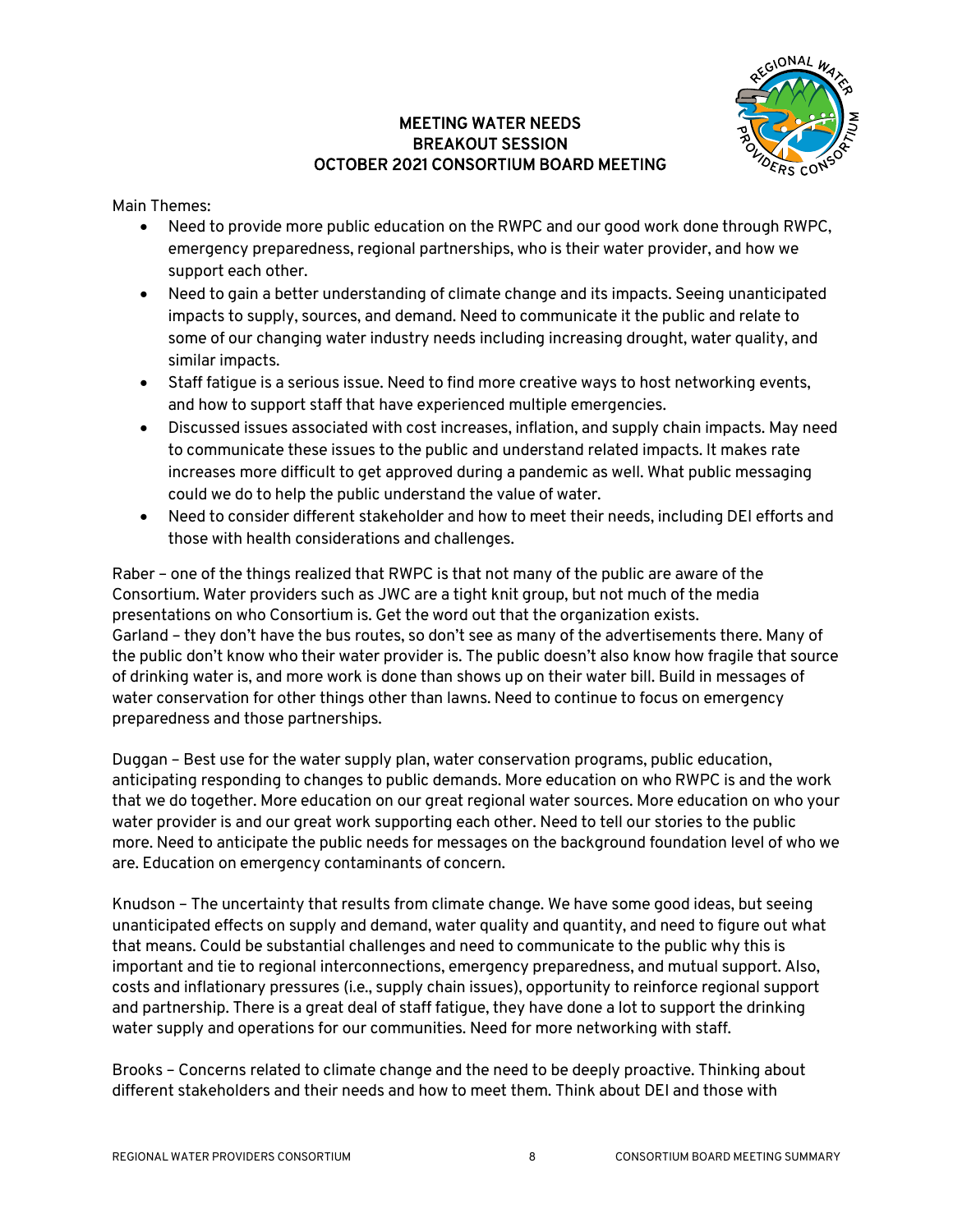vulnerable health challenges as well. Discussing of Colorado River drought and differences between responses in Arizona and Nevada on how they prepared for that event. Scientists are calling it the aridification of the West and need to prepare people for it. Staff fatigue, and the exhaustion from the multiple emergencies that have occurred over the last couple of years. Need for discussion with public on these issues and impacts to water quality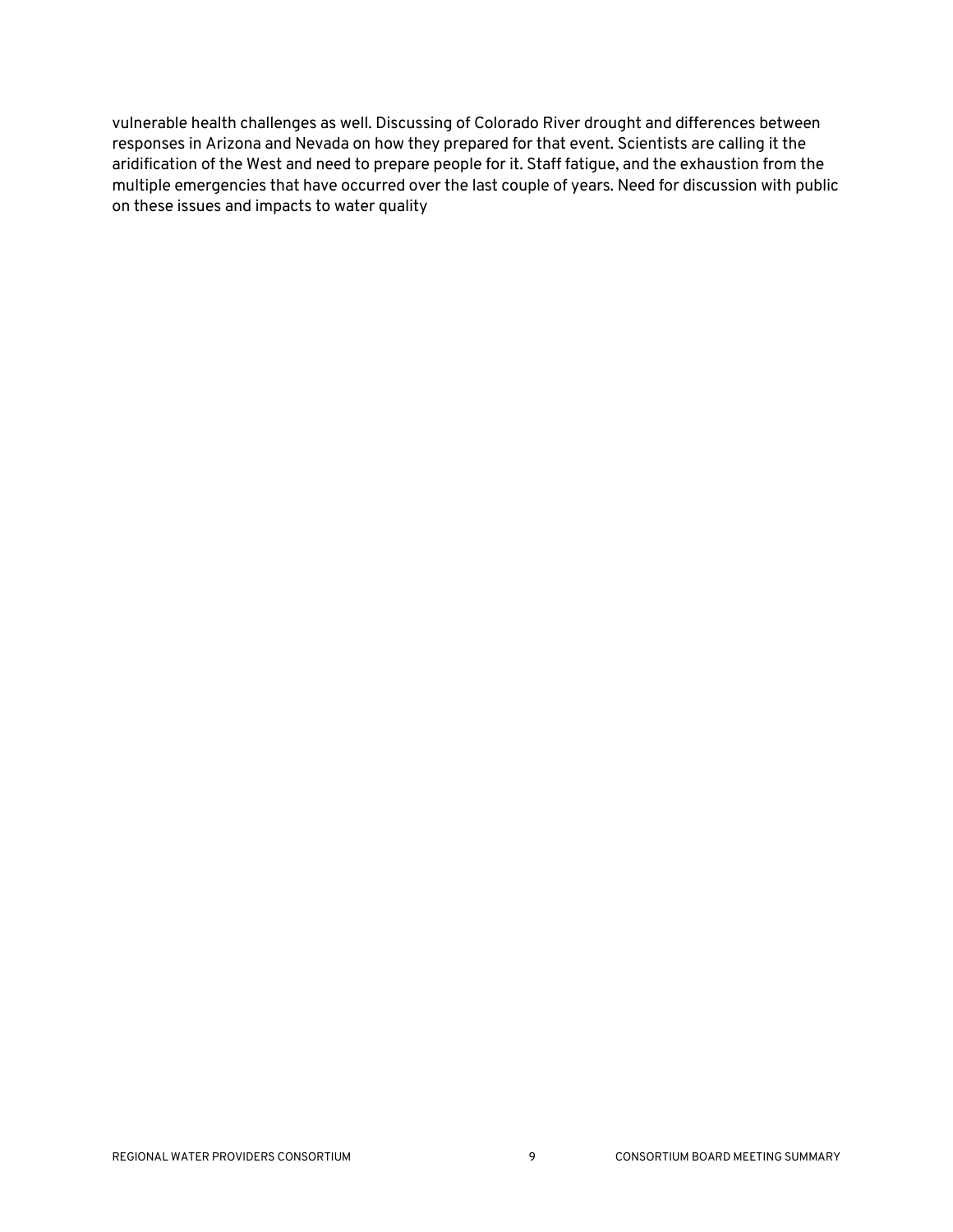

### EMERGENCY PREPAREDNESS AND RESILENCY BREAKOUT SESSION OCTOBER 2021 CONSORTIUM BOARD MEETING

- We were focused on earthquakes instead we got a host of other emergencies beyond preparing for the big one.
- There are a lot of events that can impact your water supply and folks don't think about it
- Messaging to diverse audience (non-English speaking, low-income) so important and bringing more people to be part of the solution
- Chlorine shortage was so unexpected have to be prepared for the unexpected
- How do you message preparedness to most vulnerable?
- As a Board member, not sure knows enough to know how to remove obstacles
- How do we integrate CERTs/NETs into our work
- Prior to emergency ID your go-to person or community member/organization
- How do you overcome the distrust of government? Need partnerships and organic grassroots outreach by members of community
- Working with CELs
- What about messaging for houseless?
- Emergency guide in multiple languages
- Emergency texts were effective during the heat wave
- Elected officials can help ensure that their staff and entities know about and maintain interconnections.
- Helping advocate for water at state level
- County health officers need more regional coordination especially in regard to messaging and emergency management
- Help promote shared worker agreement